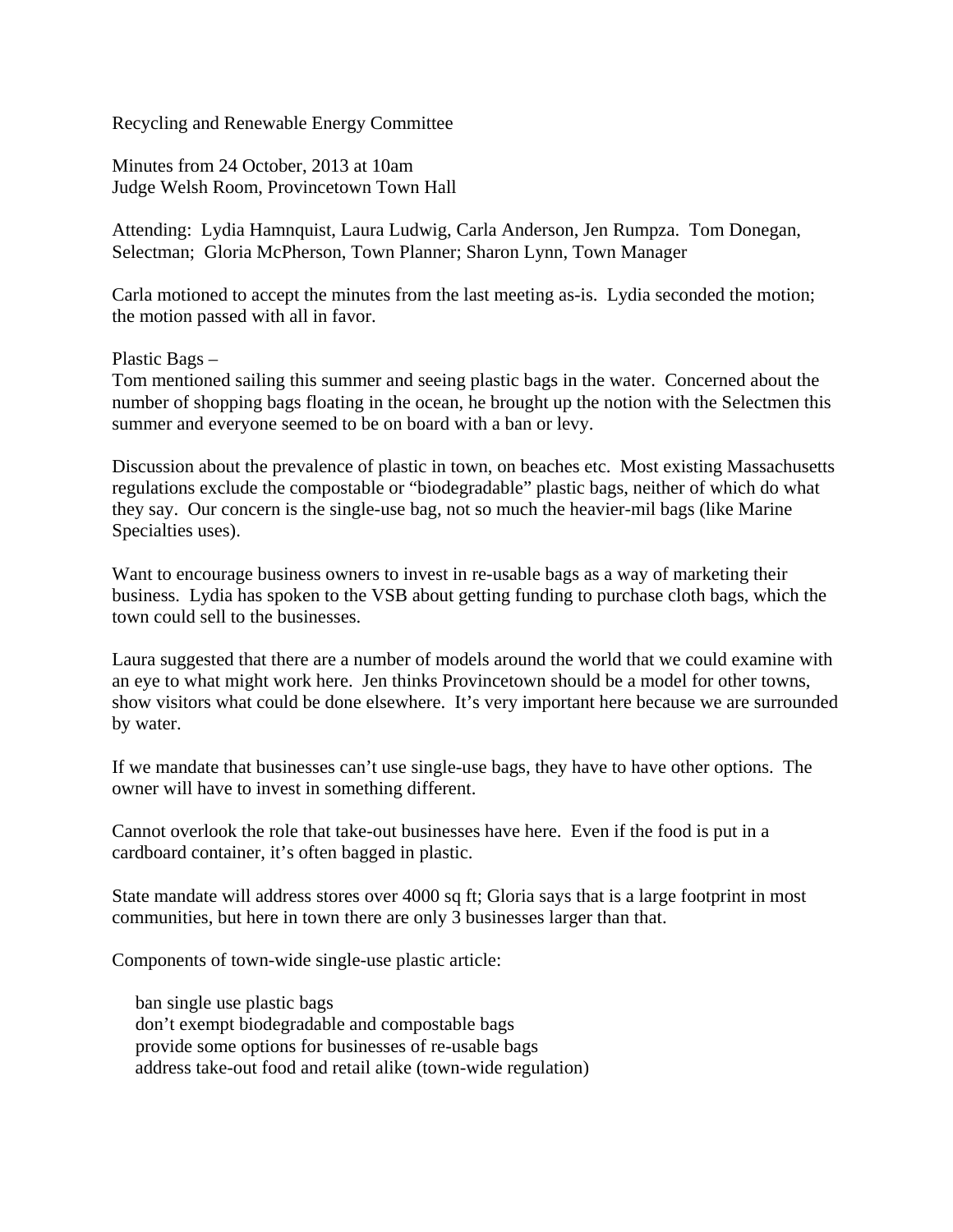If reusable bags were provided to everyone on the bus and ferry, that would begin the conversation process. Marketing to the bus companies is largely through VSB, so they could provide a bag to everyone who arrives by bus.

Whatever we come up with, if approved, would become a by-law. Licensing branch of town would enforce the by-law.

The town should buy them in bulk and make them available to the buinesses. It would be great to have VSB funds for that purchase. Storage is a concern, but there are possibilities at various buildings (Marine Specialities warehouse, above the fire station, Stop n Shop, etc.).

Jen will call around to screen printers to see what the cost would be to have a logo imprinted, so that we can present that to the store owners as an option. We understand that businesses have very little opportunity to make their money, so we'd like to make sure it's as streamlined as possible for their benefit.

## Sharon Lynn arrived 10:30.

Carla summarized -- We need to create some language for town counsel on this issue. The real issue is plastic in the harbor and on the beaches. It's deadly to marine life. We also don't want to see them in the trees. We want to set an example for other seaside towns, and we know many have already taken similar actions.

Discussion about paper vs. plastic – for the argument here, paper bags are certainly an option; however, they do take more energy to produce. We wouldn't be banning paper bags, but we also want to present other options.

Sharon will ask Town Counsel for sample language from other towns, which we could consider. She spoke to Gregg Corbo, the attorney at Kopelman and Page who represents the town through the BOH, and he would be willing to come to the meeting and/or be on a conference call about this subject. We'd like counsel to create the language and then bring it to town meeting. It would be a BOH regulation, as it's under their purview.

We have a responsibility to assist the smaller business owners to make the change. Paper bags would still be an option, which is an easier transition.

We need to create a program to assist the process, e.g., WELCOME TO PROVINCETOWN. PLASTIC BAGS ARE BANNED HERE. PLEASE BYOB. IF YOU DON'T HAVE ONE ALREADY, YOU CAN GET ONE FROM THE FRONT DESK.

Condo owners, retail stores, hotels, guest houses, restaurants, and take-out businesses (coffee shops) all need to have the information on the Program.

Town Recycling Bin Stickers –

With Carla's encouragement, Laura submitted a grant application to the Local Cultural Council for funding for artists to paint the town trash cans (10/15/13). It is unlikely that we will get the